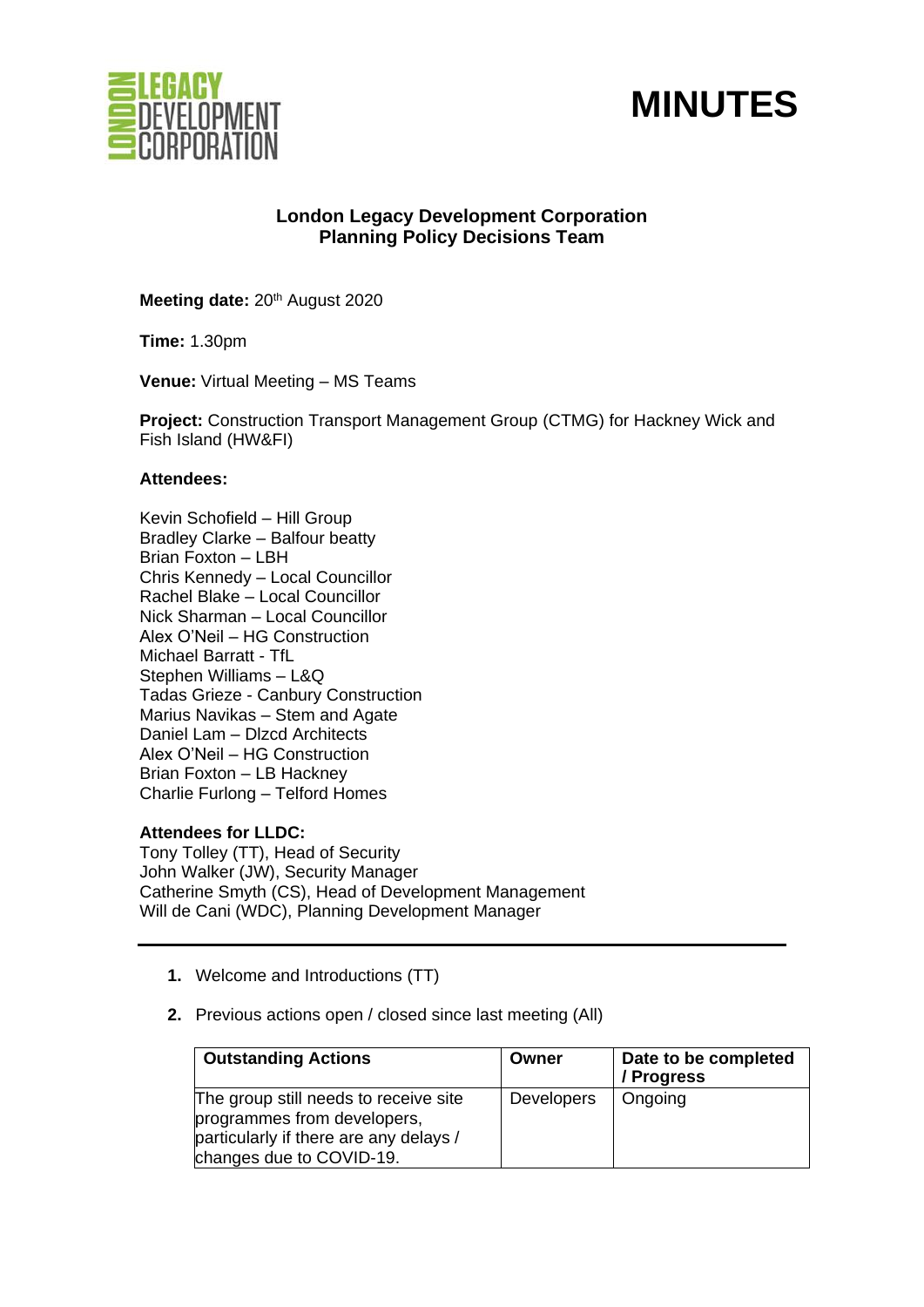| LBH are in the process of<br>implementing compliance and<br>enforcements officers.<br>BF confirmed LBH are due to<br>advertise for compliance officer role<br>in September and then appointment<br>shortly after. BF also confirmed<br>enforcement officer role has been<br>delayed due to COVID-19<br>requirements. | LLDC &<br><b>Boroughs</b> | Open |
|----------------------------------------------------------------------------------------------------------------------------------------------------------------------------------------------------------------------------------------------------------------------------------------------------------------------|---------------------------|------|
| TT confirmed the Road Safety Study<br>(RSS) is due to be issued to LLDC<br>by the consultant by mid-September.                                                                                                                                                                                                       | <b>LLDC</b>               | Open |

- TT queried whether there was any possibility of LBH & LLDC implementing an enforcement officer prior to school-term re-starting in September.
- As part of the RSS work, TT proposed re-configuration of Wallis Road highway / parking / pavement width proportions to ease pinch points and support social distancing requirements prior to return to school.
- **3.** Discussion on development sites (All)

## *Telford Homes – Wallis Road*

- *The group noted no representative attended from Telford Homes and WDC confirmed he would get an update via email and circulate to the group after the meeting which would be open to comments and questions.*
- *No comments or questions were received from the group in relation to the update provided by Telford Homes.*

### *Canbury Construction – Wallis Road & Berkshire Road*

- *TG confirmed they are currently operating at around 65-70 operatives a day and the majority are commuting via sustainable modes.*
- *TG confirmed they are receiving approximately 4-5 deliveries per day and all accessed via Berkshire Road.*
- *TG confirmed substation and gas connections along Berkshire Road have been completed.*
- *TG confirmed external brickworks are predominately completed and scaffolding along Wallis Road has started to be removed.*
- *TG confirmed Canbury Construction have agreed a date for s278 works with LB Hackney once Berkshire Road hoarding has been removed.*
- *TG confirmed a partial road closure is due to take place on 12-13th and 19-20th September to remove the tower crane.*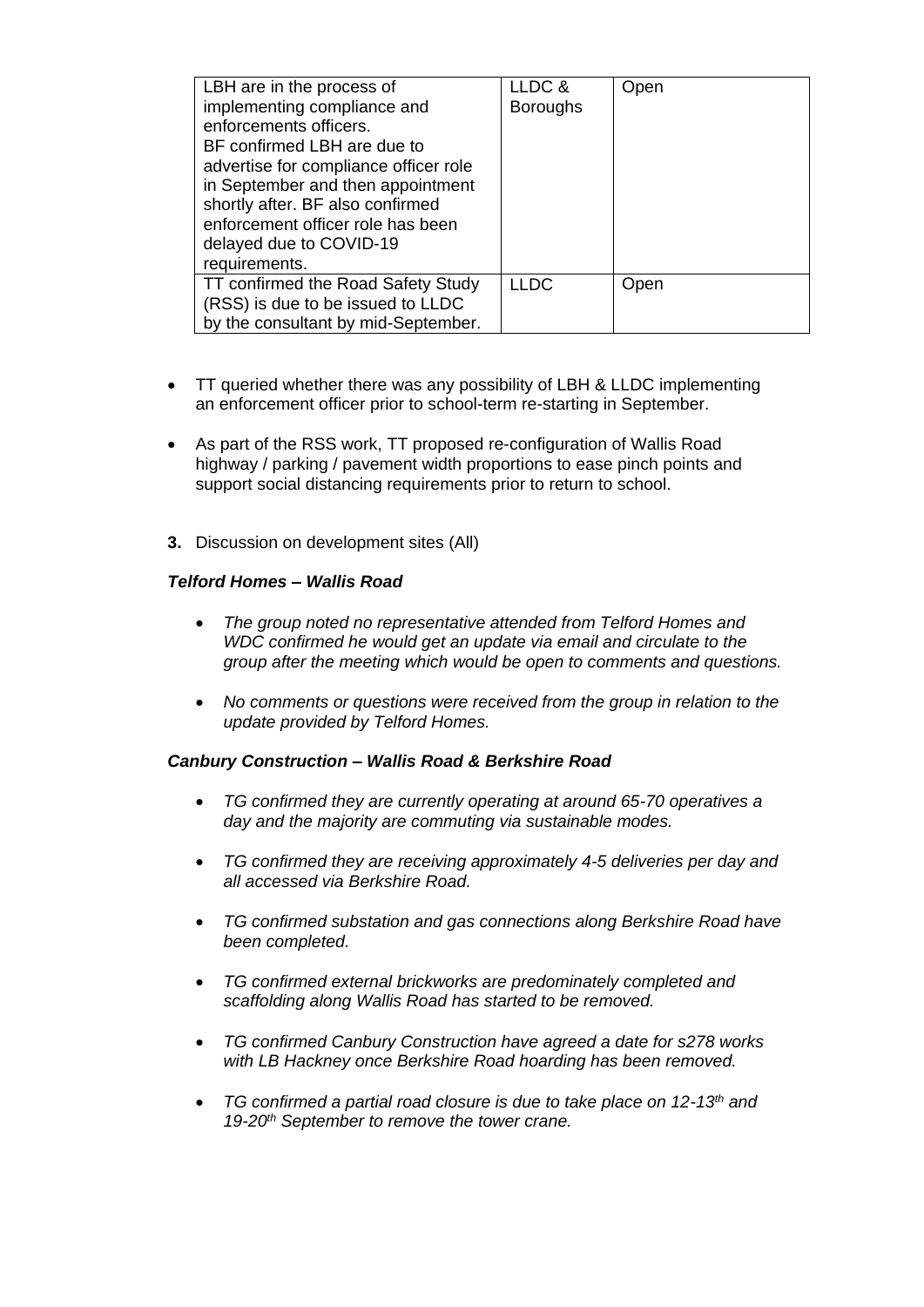- *TT raised issues in relation to traffic marshals and tower crane removals that are unacceptable and Canbury Construction would need to address this during tower crane removal.*
- *TG confirmed Canbury Construction will seek to address the issues discussed, particularly in relation to pedestrian safety along Berkshire Road.*

# *L&Q – Bream Street*

- *JB confirmed good progress has been made on site since return and they are currently operating at around 200 site operatives per day.*
- *JB confirmed scaffolding is due to be removed on Block D which fronts canal side during September. JB also confirmed scaffolding is due to come down on Block C and west of Block C shortly after.*
- *JB confirmed s278 works have been completed for Dace Road adjacent to Block E and second phase of s278 works along Bream Street are due to take place in October.*
- *JB confirmed tower cranes are due to be taken down on the weekend of 28-29th August and 27/28th September but this will be dealt with on-site.*
- *JB confirmed the lollipop person will be reinstated upon the re-start of the school term up until Easter 2021.*
- *JB confirmed Dace Road gate will be closed to vehicles as of September and one-way system will be implemented for construction vehicles.*
- *JB confirmed Bream Street is due to be re-opened at the end of October 2020 following completion of all the works.*
- *RB raised concerns of issues related to construction traffic blocking access to Dace Road.*

# *Hill Group – Wyke Road*

- *KS confirmed little external progress has been made in past month due to nature of internal works ongoing.*
- *KS confirmed single gate is now in place and they are operating at almost capacity and have 150-160 site operatives per day*
- *KS confirmed full COVID-19 measures are still in place on site and working well.*
- *KS confirmed 16 out of 21 blocks completed and next 2 blocks are due to be handed over by the end of 2020.*
- *KS confirmed all utilities have been installed and small section of s278 works are due to be completed at the end of the phase adjacent to single main entrance gate.*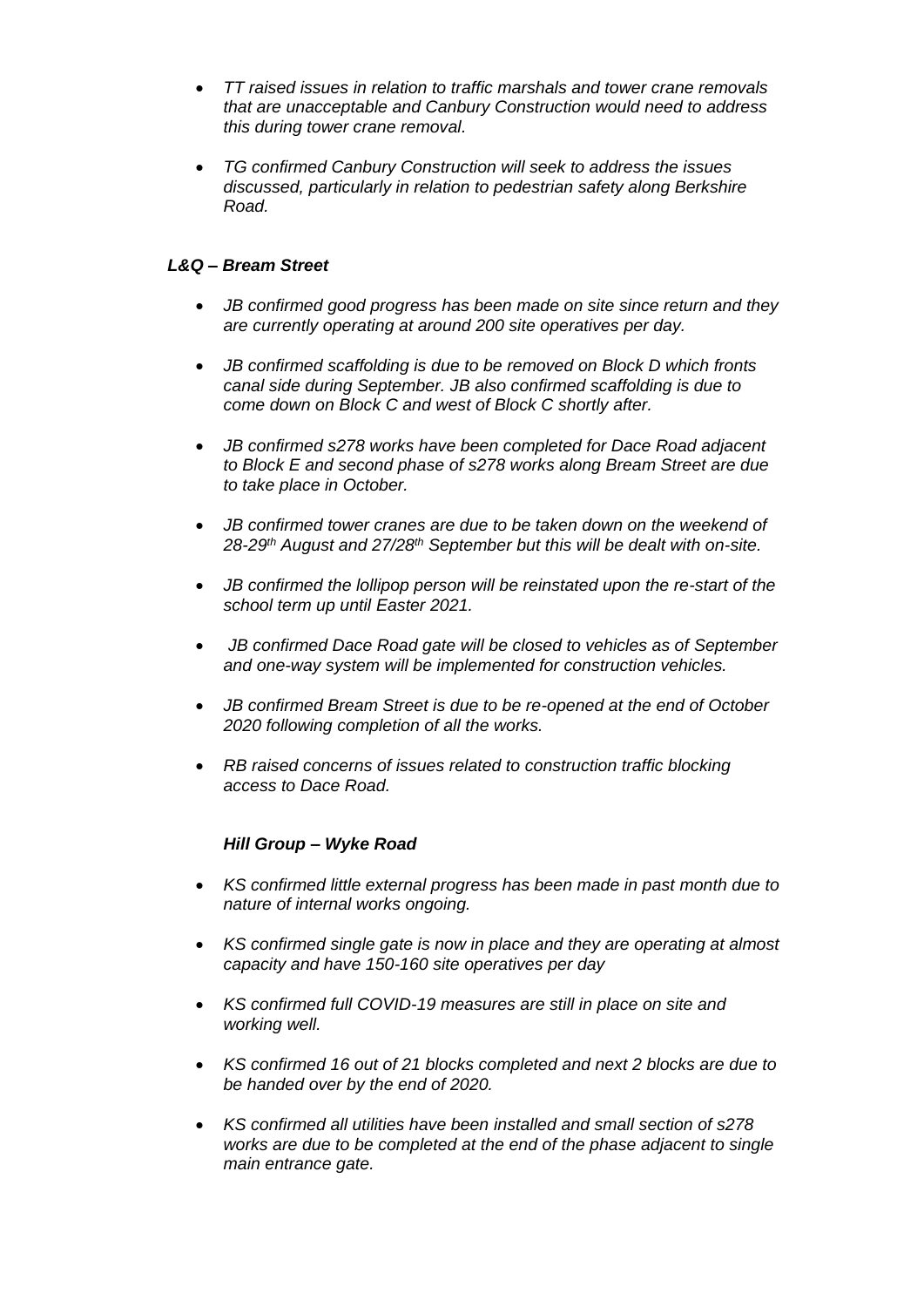- *KS confirmed Hill Group will be completing the remaining tarmacking works at the end of August.*
- *KS confirmed they are intending to use the HW MSCP and liaising with LLDC and TT in relation to this.*

## *Balfour Beatty - Bridges*

- *BC confirmed all COVID-19 measures are still in place.*
- *BC confirmed majority of concrete pours have been completed prior to bridge lift which is due to take place in mid-September.*
- *BC confirmed gate men and traffic marshals are in place and managing HGV movements.*
- *BC confirmed hoarding has started to come down adjacent to Omega Works to facilitate a tower crane erection in early September.*
- *BC confirmed bridge lift is due to take place on the weekend of 12th September and the tower crane will be installed a week prior and then removed the week following the bridge lift.*
- *BC confirmed utilities works are going adjacent to Roach Road and small footway closures would result and diversions will be in place.*
- *BC confirmed no complaints have been received since the last meeting.*
- *BC confirmed cleaning of the balconies along Carpenters Wharf will be offered to residents following a particular phase of dirty / dusty works.*

# *Taylor Wimpey*

### *Monier Road*

- *The group noted no representative attended from Taylor Wimpey in relation to their Monier Road site and WDC confirmed he would get an update via email and circulate to the group after the meeting which would be open to comments and questions.*
- *No comments or questions were received from the group in relation to the update provided by Taylor Wimpey.*

### *Wick Lane*

- *The group noted no representative attended from Taylor Wimpey in relation to their Wick Lane site and WDC confirmed he would get an update via email and circulate to the group after the meeting which would be open to comments and questions.*
- *Taylor Wimpey did not provide an email update after the meeting following a request from LLDC.*

# *HG Construction - Dace Road*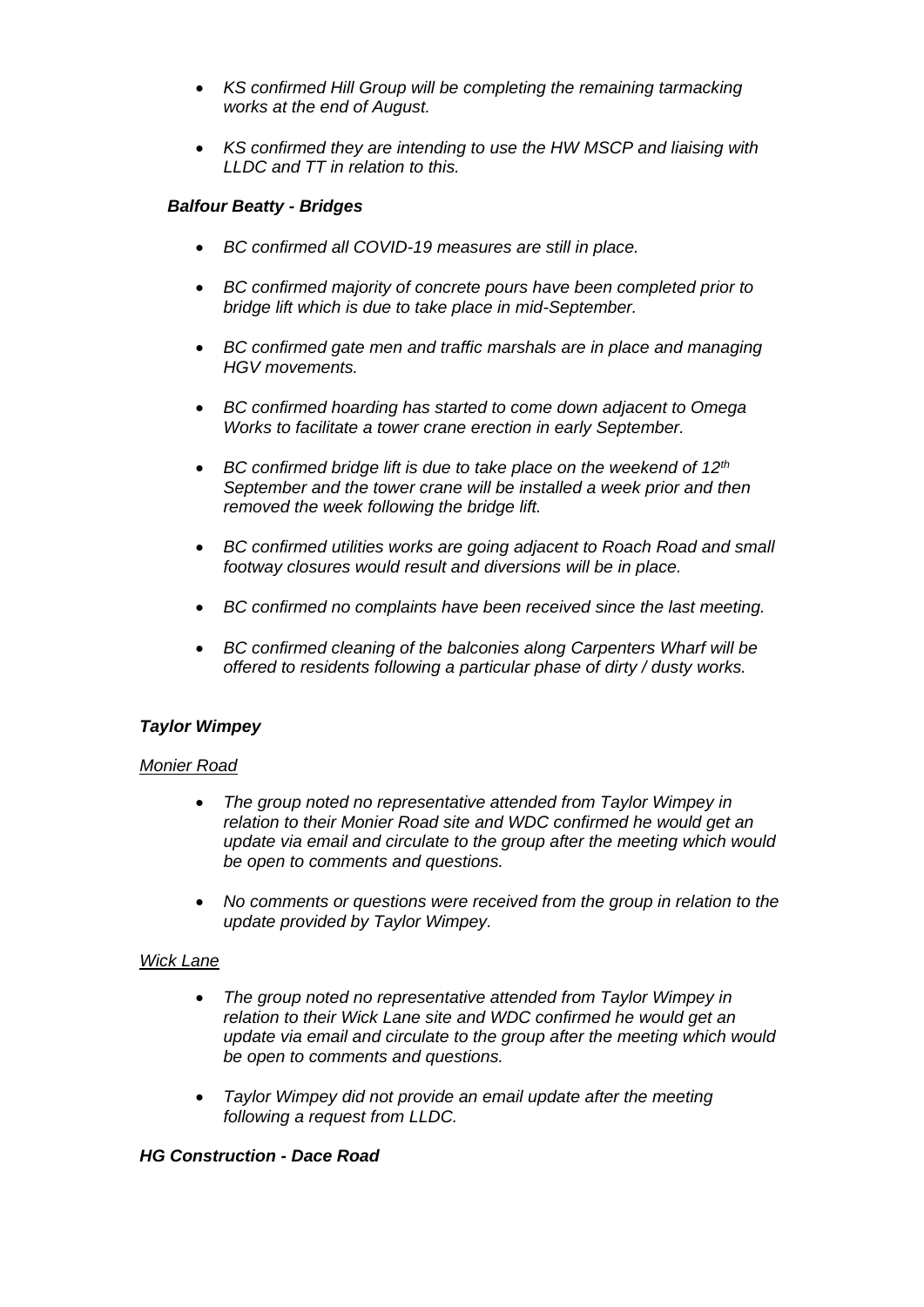- *AO confirmed they are currently working on 3 out of 5 blocks, and 80% of the ground floor slab works on the first block are now complete.*
- *AO confirmed foundation works and ground floor slab works are currently ongoing*
- *AO confirmed they currently have approximately 40 site operatives on-site per day.*
- *AO confirmed HG construction are not aware of any complaints received since the last meeting.*
- *AO confirmed once works commence on the fourth block, HG Construction will not have capacity to provide on-site car parking for site operatives and queried whether LLDC were aware of any car parking capacity.*
- *TT confirmed LLDC has capacity at QEOP MSCP and confirmed HG Construction should liaise with LLDC to discuss utilising this capacity.*
- *AO confirmed concrete pour works are due to start with approximately 30- 40 pours per day.*
- *TT reminded HG Construciton of concrete wagons complying with relevant standards and ensuring safe operations of all concrete vehicles.*

### *Stem and Agate - Lord Napier*

- *MN confirmed excavation has taken place and they have removed all contaminated soil and are due to remove 1 more skip full.*
- *DL confirmed works are continuing in relation to the internal works and the roof stage is now complete.*
- *MN confirmed complaints received in relation to gas and safety issues have been addressed following a site closure and further work from contamination consultant.*
- *MN confirmed concrete pour is due to take place for ground floor slab and walls by mid-September.*
- *MN confirmed the site will likely require 6 concrete pours in relation to walls and ground floor slab.*
- *TT confirmed a diversion plan and cyclist / pedestrian management plan must be in place whilst concrete pours are ongoing.*
- *MN queried how long the road closures AOD application will take to determine.*
- *RB confirmed LBTH EHO intervened whilst the odour / fume issues were unacceptable and sought reassurance that RSS will address the Wallis Road railway bridge issues.*